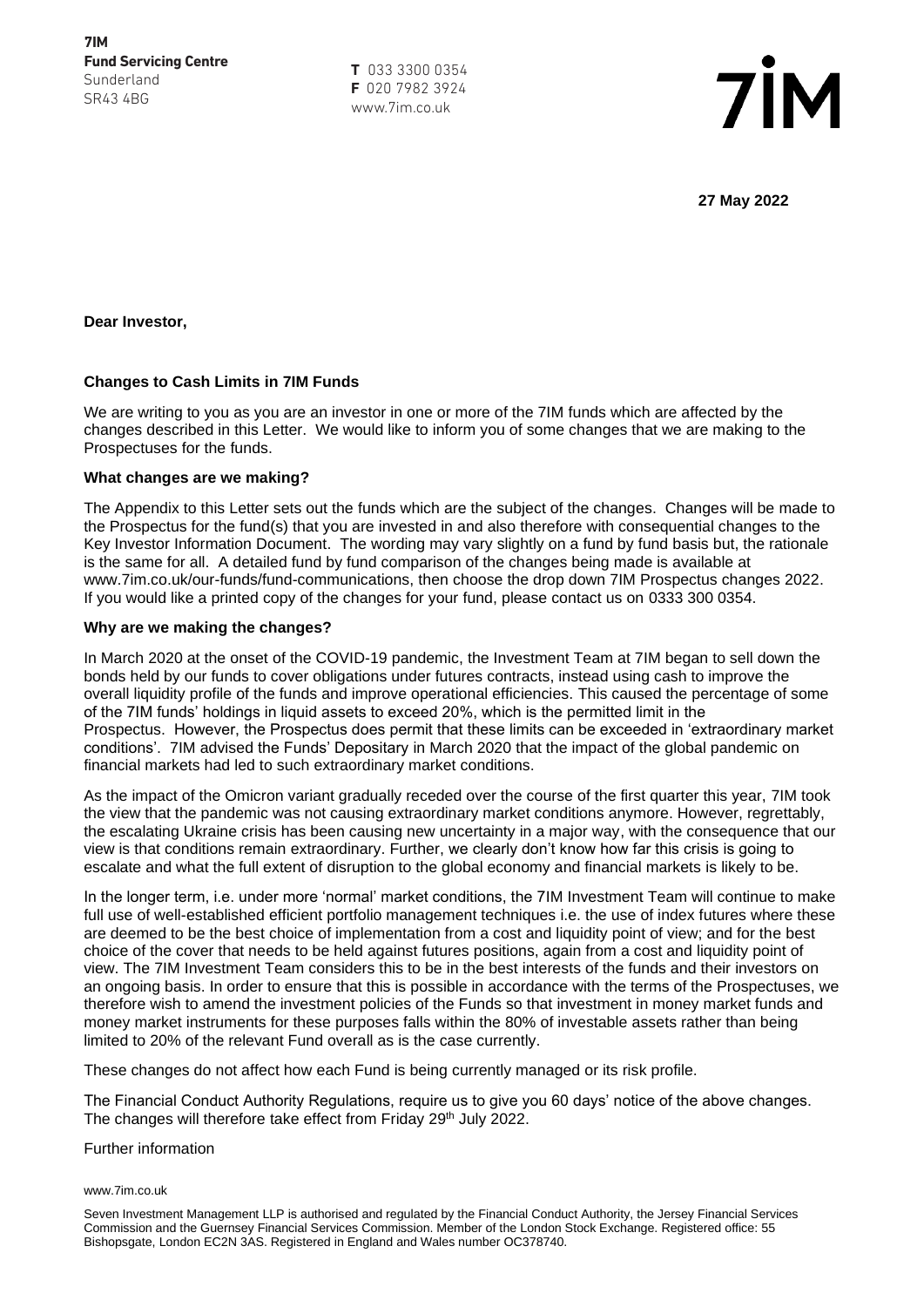

If you are unclear about the contents of this letter, or have any further questions, please contact us. Please call us on 0333 300 0354. Our team is available from 09.00 to 17.30 Monday to Friday (UK time).

If you are unsure about your investment you should speak to your financial adviser. If you are based in the UK, you can find one in your area by visiting [www.unbiased.co.uk](http://www.unbiased.co.uk/) – please note that we do not endorse the advisers on the site.

Yours faithfully

avaine

Signed for an on behalf of Seven Investment Management LLP